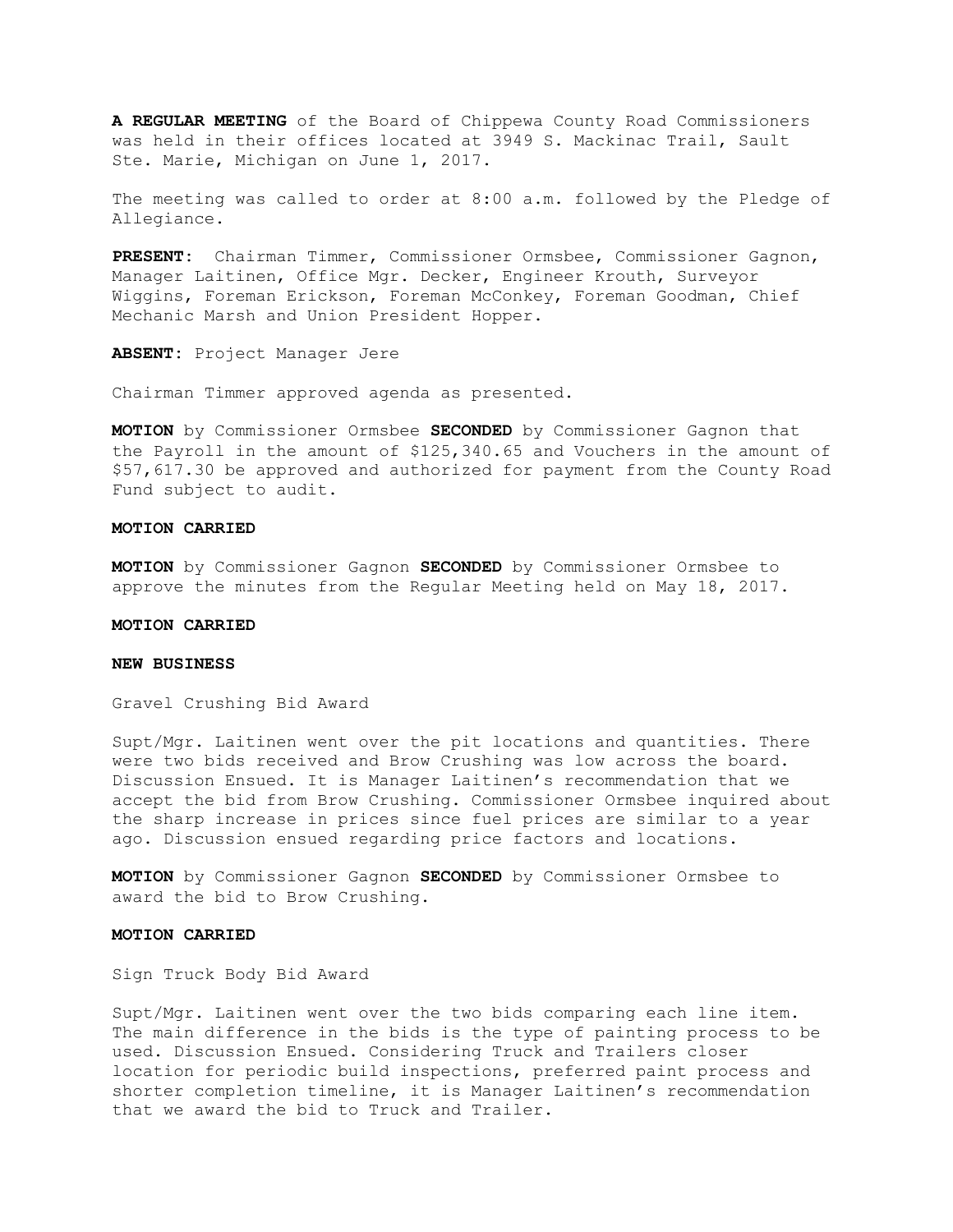**MOTION** by Commissioner Ormsbee **SECONDED** by Commissioner Gagnon to award the bid to Truck and Trailer.

## **MOTION CARRIED**

Resolution 2016-26 Abandonment of a portion of West Bisnett ROW.

With the acceptance of Short Cut Road in Kinross it was necessary to abandon/remove the old right-of-way from the certification map.

**MOTION** by Commissioner Gagnon **SECONDED** by Commissioner Ormsbee to Approve Resolution #2016-26.

#### **MOTION PASSED BY UNANIMOUS ROLL CALL VOTE**

## **PUBLIC COMMENTS**

Resident Jerry Collins of 4687 Nicolet Rd was present to address the Board. He is concerned with drainage in the area and requested that it be inspected between 4 Mile and 5 Mile Rd's. Manager Laitinen assured Mr. Collins that the ditches would be looked at for any necessary improvements.

## **STAFF REPORTS**

Foreman Erickson

- Finished ditching on Shunk Road. Replaced a couple bad culverts, seeding and mulching today.
- Whiteside Rd. slope and shoulder repair.
- Guardrail work for the State.
- Shoulder work on seasonal roads.

Foreman Goodman

- Dragging and patching roads between rains.
- Working with the DEQ on a pipe change on Dryberg Rd.
- Replaced culvert on North Rd.
- Hulbert Rd. pipe changes. About a half a mile more to go.
- Had meeting with Rudyard Township Supervisor Barry Davis on future Township Road work.

Chairman Timmer asked if Whitefish Township was considering any improvement projects. Manager Laitinen mentioned that he has had conversations with the Township Supervisor and he is working with his Board to sort out their priorities.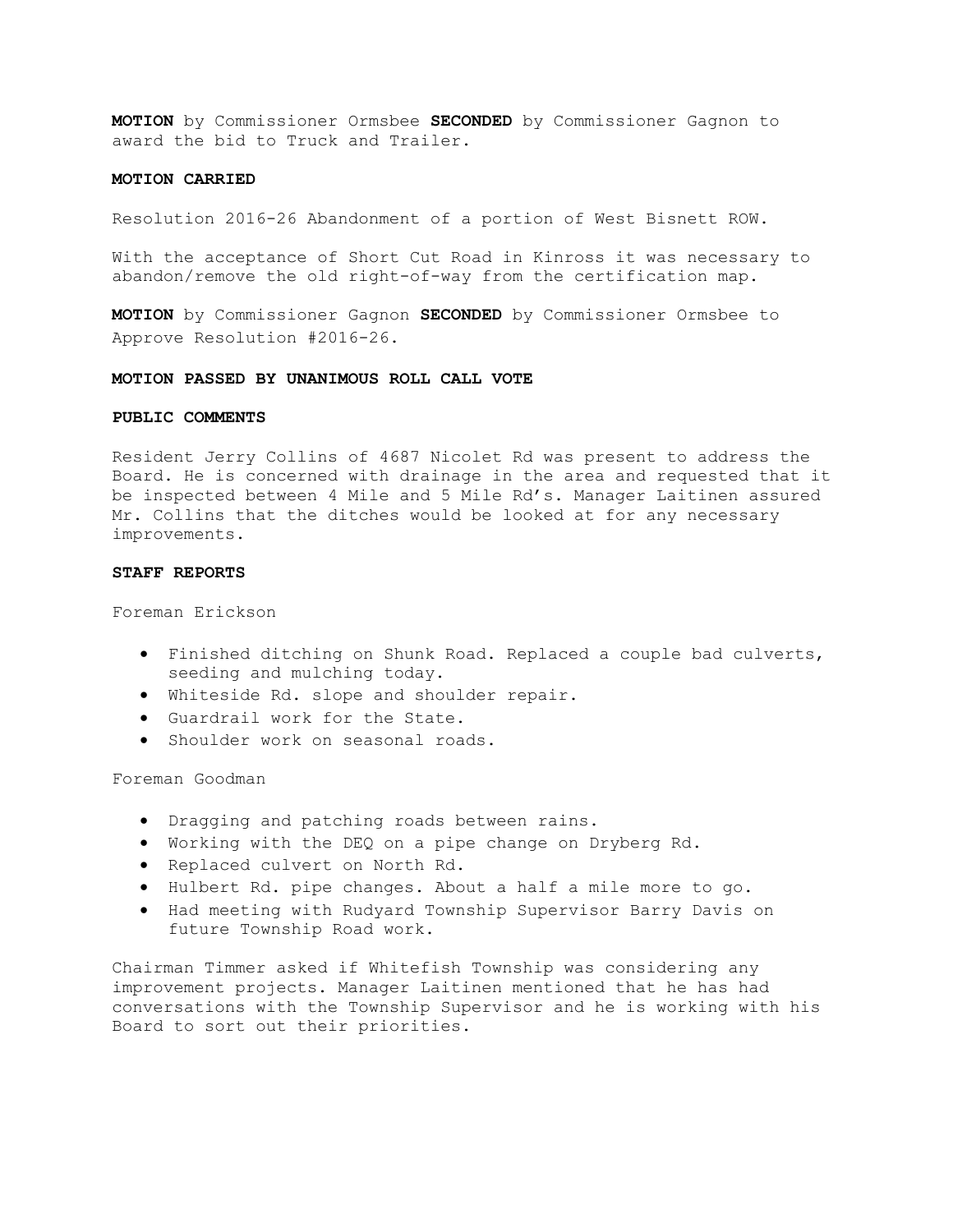Foreman McConkey

- Brush Hog clearing and clean up.
- State Road tree removal.
- Snavel and gravel maintenance on 23 Mile Road.
- Dragging gravel roads.
- Mechanic busy.

# Surveyor Wiggins

- Working on DEQ permits for culvert changes on Sugar Island.
- Received rental survey equipment. Learning the new software and equipment. Came across programming issues that had to be resolved.
- Will be going to bid for new survey equipment soon.

## Office Manager Decker

- Financials are out for April.
- Attended the Finance and Human Resource Conference last week. They had two speakers on workplace violence. Upon return he learned that the local Police Department has a person dedicated to inspecting workplaces and training staff. Safety Director Jere will try to make contact to setup future training for the office staff.
- New pickup trucks delivered.

# Engineer Krouth

- Paving that was not completed last fall resumed this week.
- The Riverside Dr. project will be starting in July 2017.
- On 6-10-17 the Little Rapids Committee will hold a Community Celebration honoring the restoration of the rapids. Several exhibits, presentations and a fish boil will take place at Rotary Park.

Chief Mechanic Marsh

- Getting the new pick-ups ready for the Foreman.
- Continuing to go through the construction machinery.
- Finding rust on the older trucks. Cutting out and repairing.
- All is going well.

Union President Hopper

• Mentioned that he liked the idea of a full-time yardman.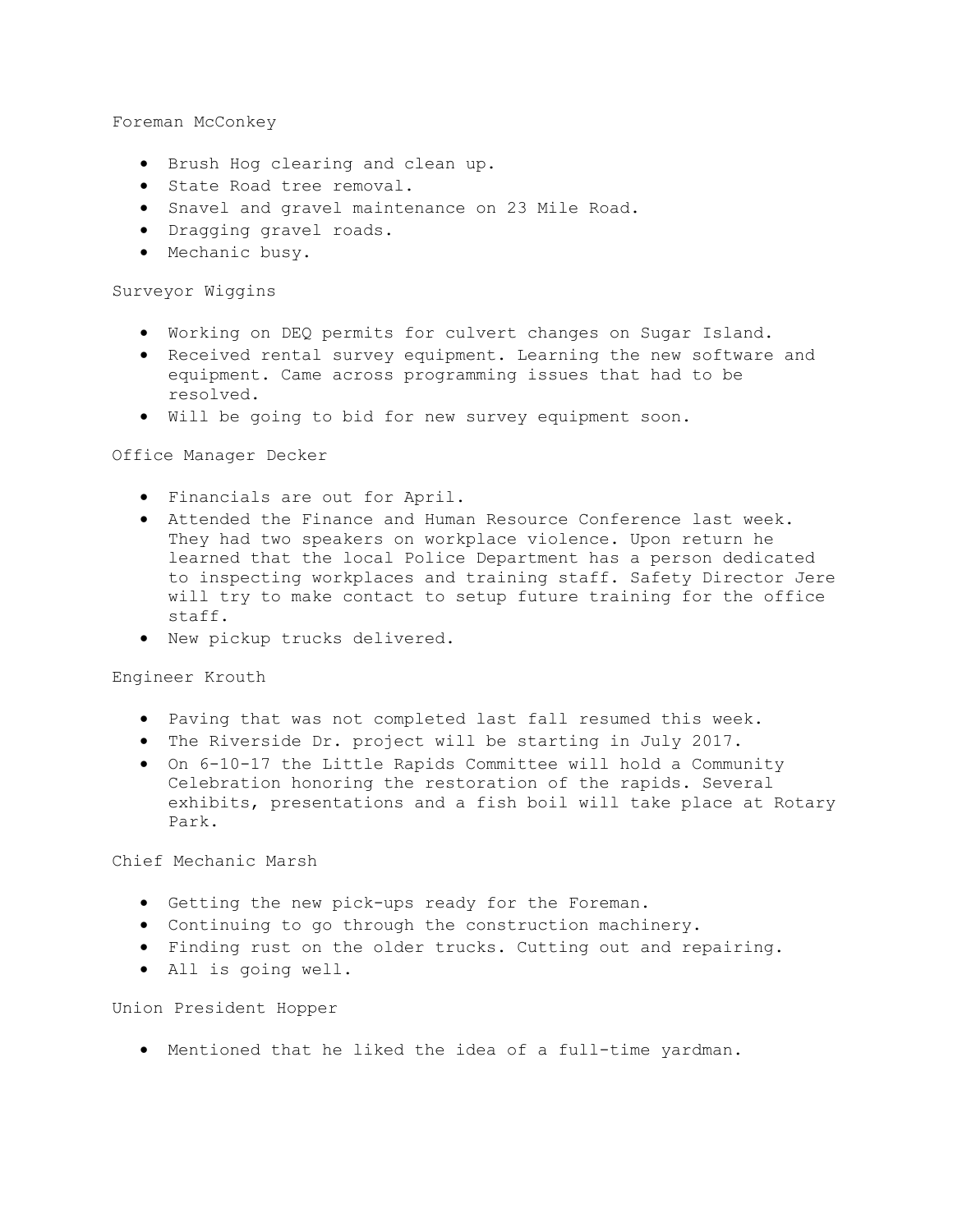#### **MANAGERS REPORT**

- Attended the Wake for Retiree Royce Rader. Mr. Rader worked out of the Pickford Garage and retired in 2001. He was very well liked by his co-workers and the community. Godspeed Royce.
- Have been working on some Township Road Agreements. Looks like we should have a decent sized paving package this season.
- Preparing to revisit the 12 Mile Box Culvert project. Working with American Transmission to coordinate power shut downs.
- The new excavator has been ordered, delivery in about three weeks.
- Two National Guardsmen volunteered to walk 22 miles a day, from Iron Mountain Mi. to Sault Ste. Marie Mi. to bring awareness to Veteran Mental Health and PTS. On average 22 Veterans commit suicide a day. They passed by the Road Commission office and we had the opportunity to greet them and thank them for their efforts and service.
- Final documents have been sent out for the Wetland Banking Program. Special meeting will be held soon to complete the program guidelines and a call for projects will follow. MDOT will be providing the administrative staff for the program.
- Meetings with the Developer of the property next to the Best Western Hotel are ongoing. He is proposing to build a road behind the businesses that would empty onto Mackinac Trail and a driveway exiting onto the Business Spur at the Cascade Mall stop light. MDOT is not onboard with the plan.
- Over the weekend there was a Motorcycle accident on Whitefish Point Road. Manager Laitinen along with Commissioner Ormsbee drove to Paradise to check that the road was clear and well marked. Everything checked out fine and there was no damage to the road.
- Taking applications for summer laborers until Friday June 2nd. Interviews will follow the week of the 5<sup>th</sup>.
- Lake Superior State University is having a surplus sale on Friday June 2<sup>nd</sup> at 1:00 PM. Several interesting items.
- Manager Laitinen thanked employee Stephanie Ranta for the building beautification (flower planting and tending) she has done and continues to do around the building.

## **OLD BUSINESS** None

### **COUNTY COMMISSIONERS'COMMENTS** None

**PUBLIC COMMENTS:** Foreman Goodman mentioned that the Screen Plant in Kinross was inspected by MSHA and we were citation free!

Kinross Township Supervisor Moore mentioned that their paving is complete. The Dukes Lake kids fishing day is this Saturday.